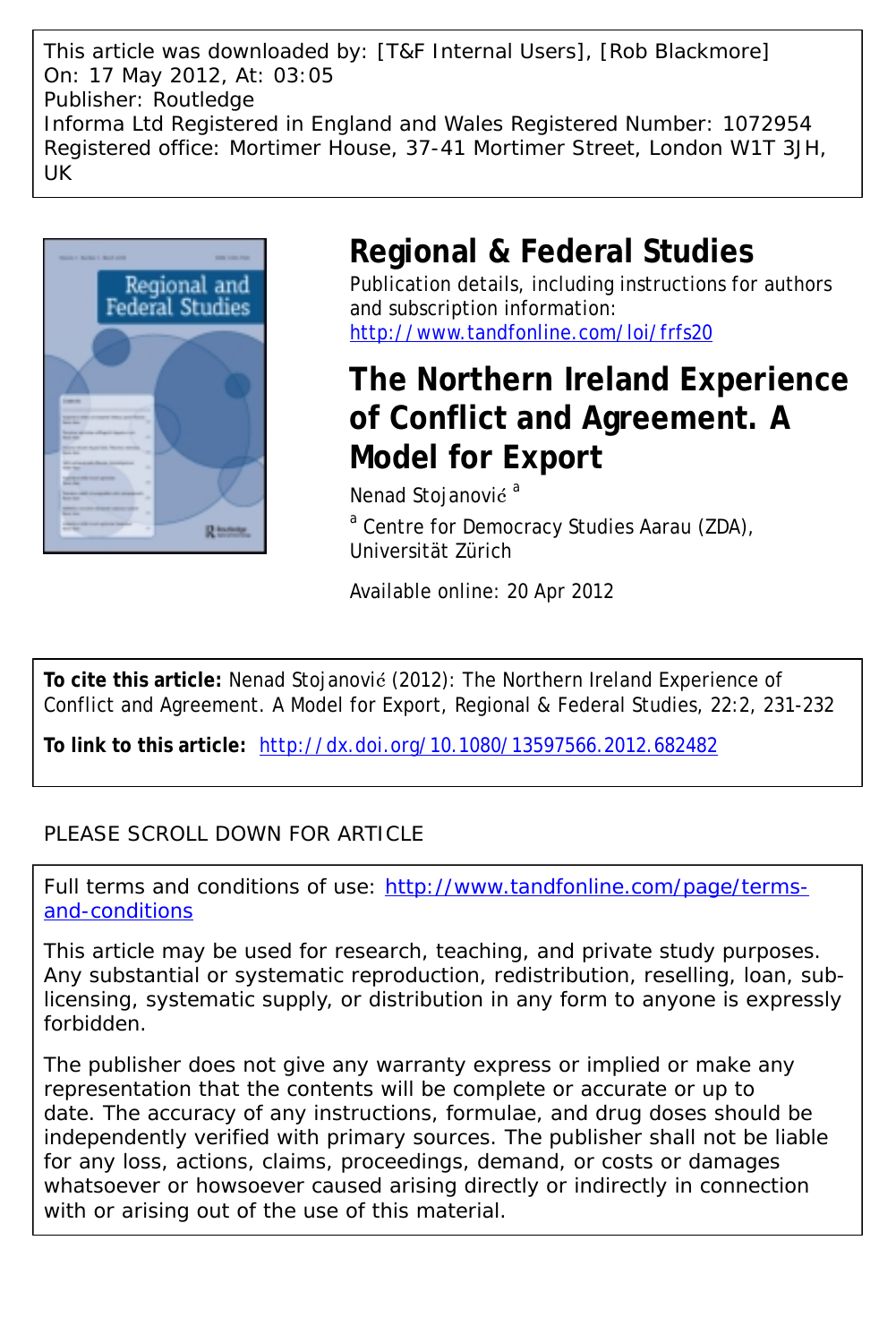Regional and Federal Studies Vol. 22, No. 2, 231-236, May 2012

## Book Reviews

The Northern Ireland Experience of Conflict and Agreement. A Model for Export? by Robin Wilson. Manchester and New York: Manchester University Press, 2010, ISBN 9780719082894

Consociational (or power-sharing) democracy is a well-known normative concept and an empirical model for divided societies. Yet it seems that it was largely ignored by the politicians who were involved in the design of institutions of such societies. Nonetheless, quite often they did apply the consociational elements such as executive power sharing, group autonomy, proportionality, and minority veto. As a Dublin official declared to Robin Wilson, in reference to the Belfast (Good Friday) 1998 agreement: 'I don't recall that we had any particular academic inspiration for what we were doing' (p. 149).

This is one of many anecdotal quotes that we can find in Wilson's volume on conflict and agreement in Northern Ireland in which the author emerges as a fierce, but thoughtful and well informed, critic of consociationalism. It is based on numerous citations from the media, as well as on many personal interviews with known and less known politicians, civil servants and other decision makers involved in the Northern Ireland peace process.

Wilson displays an excellent knowledge of the most influential theoretical and empirical contributions in political theory and comparative politics on the topic of 'democracy in divided societies' and is able to constantly link this knowledge to his empirical analysis. In Chapter 2, for example, he regrets the fact that essentialist, multiculturalist and nationalist normative approaches have underpinned most institutional solutions aiming at democratisation of post-conflict societies like Northern Ireland, and Bosnia and Herzegovina. He pleads instead for a 'new paradigm', whose outcome should be 'integrative' institutions based on interculturalism and an antiessentialist view of personal and collective identities.

It is no surprise that a whole Chapter (3) is dedicated to 'Balkan lessons' in which Wilson explores the current institutions of Bosnia and Herzegovina, and Macedonia. He rightly criticizes the rigid power-sharing regime in Bosnia, based on the institutionalisation of its three 'constituent peoples' (Bosniaks, Croats, and Serbs), and claims that this country represents 'a failed state' (p. 63). On the other hand, more flexible power-sharing arrangements in Macedonia have carefully avoided the institutionalisation of its two main ethno-linguistic groups (Albanians and Slav Macedonians).

Yet the main focus is upon Northern Ireland. By referring to personal interviews and media reports, the author first (Chapters 4 and 5) reconstructs and reinterprets the dilemmas that decision makers on all sides faced in the 1970s and the 1990s negotiations. What conclusions and policy implications shall we draw from the case of Northern Ireland? In the final Chapter (6) Wilson pleads for 'intercultural dialogue'